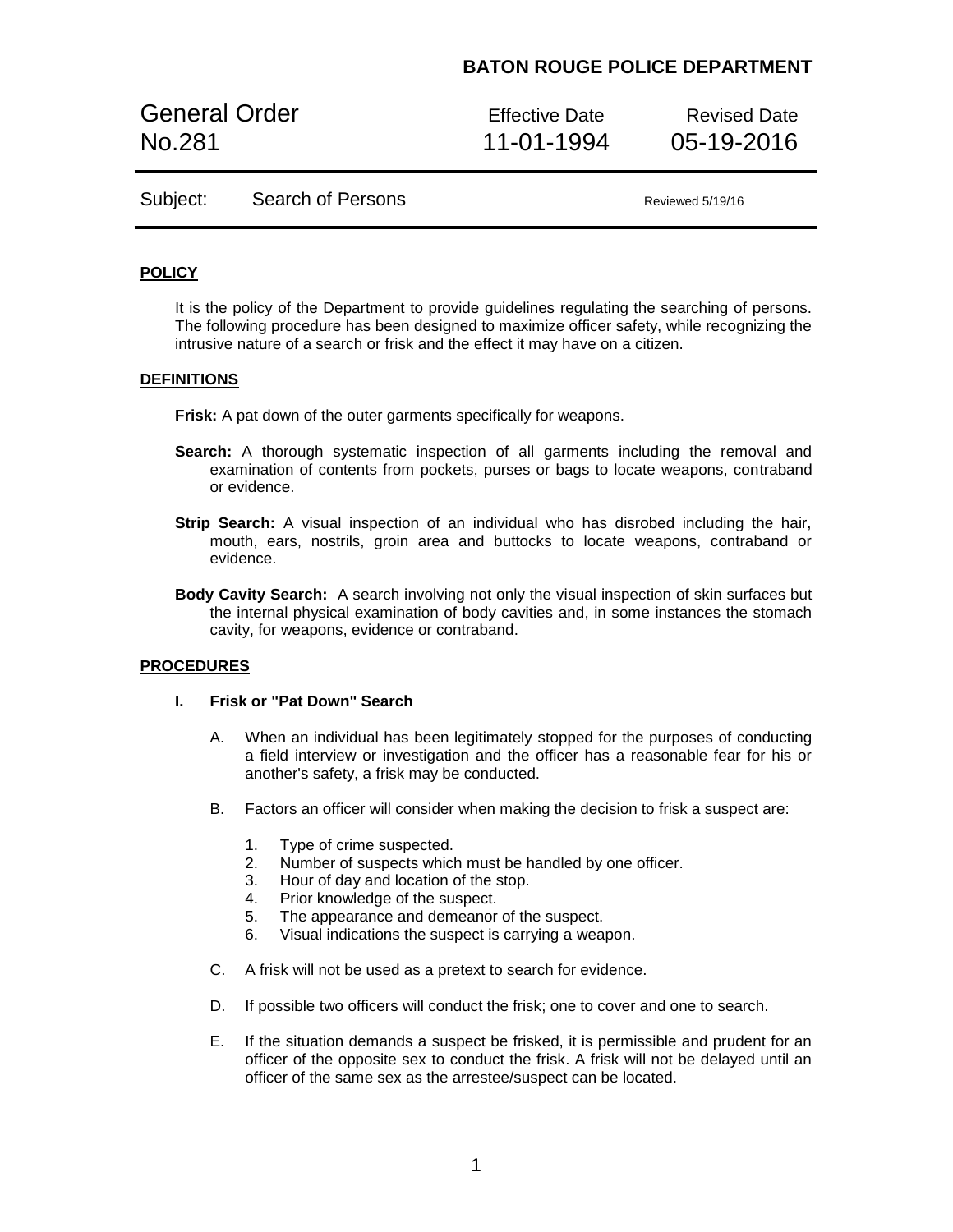General Order **Effective Date** Revised Date No.281 11-01-1994 05-19-2016

| Subject: | Search of Persons |  |
|----------|-------------------|--|
|----------|-------------------|--|

Reviewed 5/19/16

- F. One officer will not frisk multiple suspects. The officer will take a position of cover and summon an additional officer(s).
- G. A suspect may be frisked standing, kneeling or prone. The level of threat will determine the procedure.
- H. Officers will only pat the outer clothing unless an object which may be a weapon or contraband is felt.
	- 1. If a police officer lawfully pats down a suspect's outer clothing and feels an object whose contour or mass makes its identity as a weapon or as contraband immediately apparent, it and only it may be retrieved. No manipulation of suspected contraband to determine its identity is allowed without probable cause.
	- 2. Officers will use extreme caution when placing their hands into a suspect's pocket, due to the possibility of coming into contact with needles or other sharps.
- I. If a suspect is carrying a bag or other item, the item is to be left unopened and removed from his control.

#### **II. Full Search**

- A. A search of a person may be conducted based on probable cause or incident to arrest. The search may be for weapons, contraband or evidence.
- B. The search should be systematic and thorough. It should include all items in the suspect's possession, pockets, purse or any object that is within his reach.
- C. A search will, if at all possible, be conducted by two officers: one to search and one to cover.
- D. Searches will be conducted by officers of the same gender as the suspect/arrestee whenever possible.
	- 1. If a search must be conducted by an officer of the opposite sex, then two officers must be present.
	- 2. The offense report will reflect the names of both officers, which officer did the actual search and any significant events that transpired.
- E. Arrestees will be handcuffed and then searched prior to transport and every time a change of custody occurs thereafter.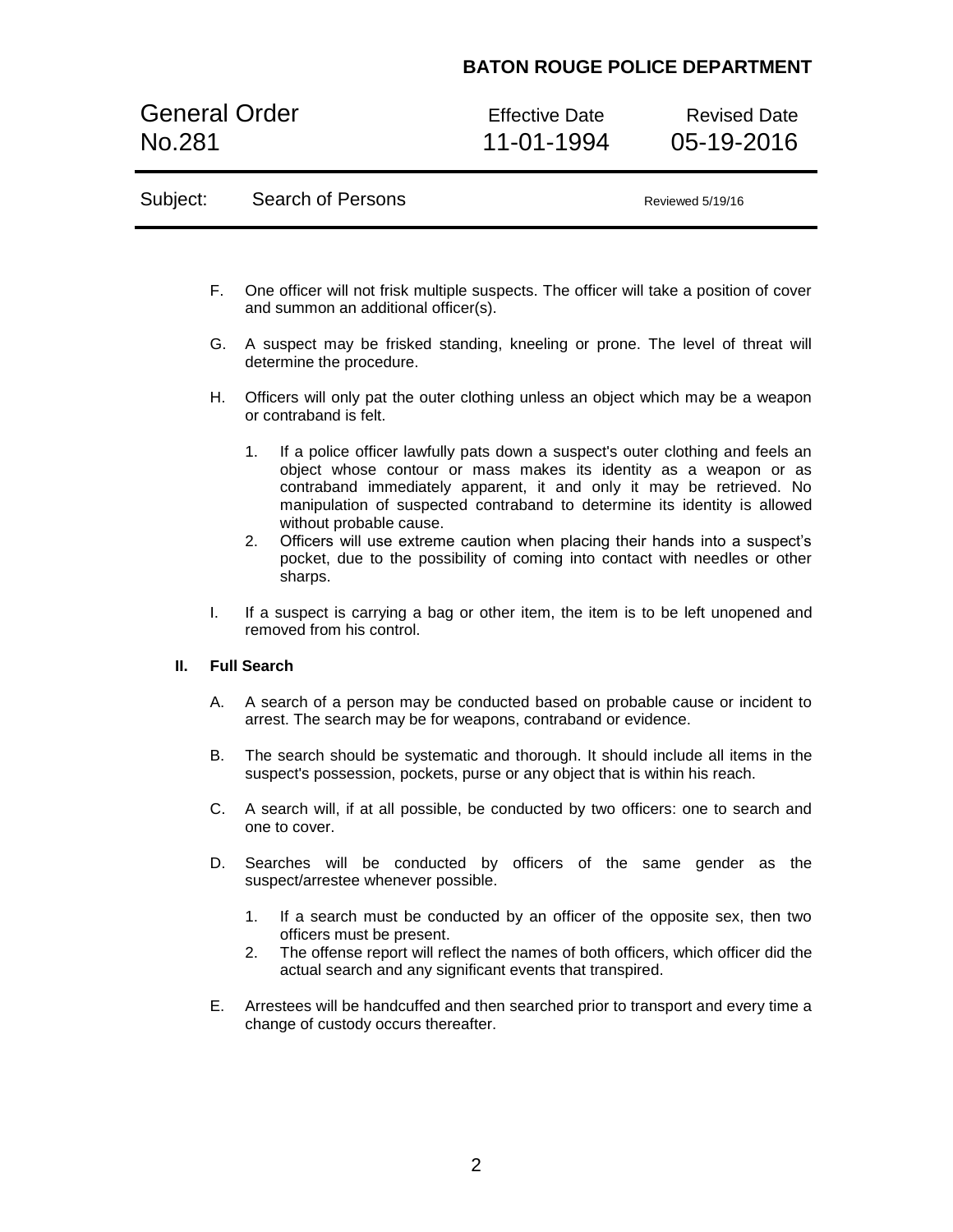General Order **Effective Date** Revised Date No.281 11-01-1994 05-19-2016

Subject: Search of Persons Reviewed 5/19/16

### **III. Strip Search**

- A. Arrestees will not be subjected to strip searches unless the officer has articulate, reasonable suspicion that this particular arrestee may have weapons or contraband on his person. Reasonable suspicion will be based on the following factors:
	- 1. The nature of the offense charged.
	- 2. The arrestee's appearance and conduct.
	- 3. The circumstances of the arrest.
	- 4. The arrestee's prior record.
- B. Strip searches will be conducted under the following conditions:
	- 1. Strip searches of arrestees will only be conducted in either a fully enclosed room that is not accessible to the public or in a fully enclosed and secure portion of a Departmental facility or other custodial facility (e.g. Parish Prison, LSU Police Department, and Scotlandville Substation).
	- 2. Only the minimum number of individuals necessary to conduct the search will be present.
	- 3. Only officers of the same sex as the arrestee will conduct the search. The arrestee will not be touched by any officer unless it is necessary to counter resistance.
- C. Strip searches may be conducted on non-arrestees based on individualized articuable reasonable suspicion to frisk, probable cause to search, consent, or a court order.
	- 1. Reasonable suspicion and probable cause will be based upon the same factors listed in III A.
	- 2. The search must be conducted in a fully enclosed room that is not accessible to the public.
	- 3. Only the minimum number of officers necessary to conduct the search will be present. No other persons will be present during the search.
	- 4. If such a location is not immediately available, the suspect may be brought to the closest departmental facility that meets the criteria set forth above.
	- 5. The suspect will be detained no longer than is absolutely necessary to conduct the search.
	- 6. Only officers of the same sex as the subject of the search will conduct the search.